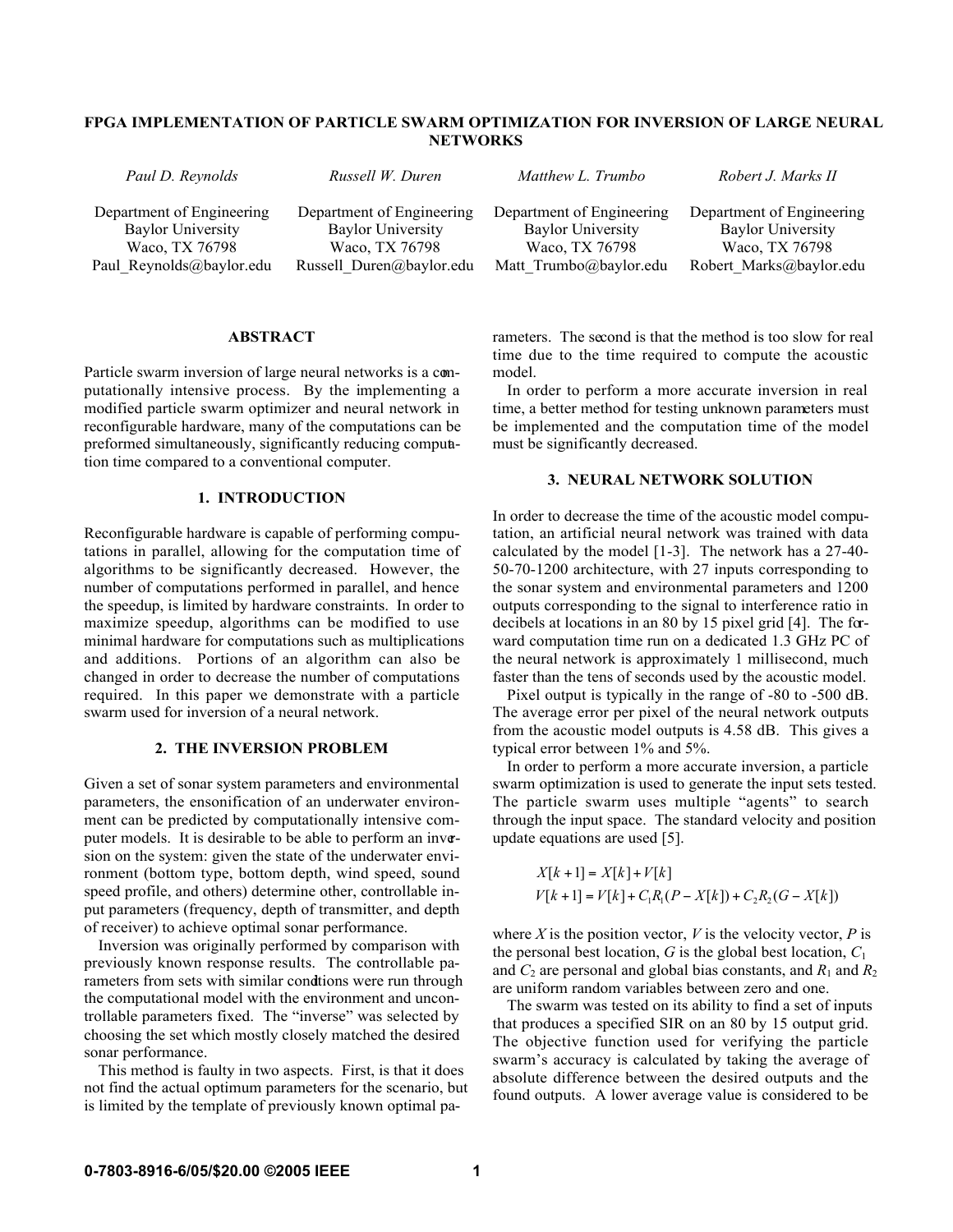better. Particle swarm, in such cases, keeps track of the local and global 'smallest' values. A second inversion problem is finding the inputs that maximize the SIR over a specified region on the grid. The fitness function used to find input sets for maximum output SIR is calculated by taking the sum of outputs in the specified location. In this case, a higher number is considered to be better.

Ten agents were found to work well with these fitness functions. The swarm was allowed to run for one hundred thousand fitness evaluations for each test.

## 4. TEST RESULTS

For one hundred tests, the average error per pixel between the best input set found by the particle swarm and the desired output set was approximately 1.94 dB. This was deemed to be an acceptable level of error in the inversion, with typical error between 0.5% and 2.5%. The neural network error from 1% to 5% is more significant than that introduced by the particle swarm. The low error suggests that a particle swarm inversion is a good method for the maximization problem.

However, performing one hundred thousand fitness evaluations and position and velocity updates takes approximately two minutes to complete on a dedicated 1.2 GHz PC. Though an improvement over the more cumbersome template matching method of inversion, this is too slow to be considered real time. In order to achieve results closer to real time, the inversion method has to be modified and implemented into hardware.

## 5. HARDWARE LIMITATIONS

The main goal for a hardware implementation is to decrease computation time by performing as many calculations simultaneously as possible. For many complex algorithms this is limited by hardware space.

To solve the sonar inversion problem using a trained neral network, the SRC-6e reconfigurable computer was used. It contains two Xilinx XC2V6000 field programmable gate arrays (FPGAs). These FPGAs each contain 144 multipliers and 144 eighteen-kilobit random access memory blocks as well the equivalent of 6 million logic gates. The XC2V6000s run at 100 megahertz. One FPGA is used for fitness function calculations while the other is used for the particle swarm update equations.

Having only 144 multipliers on an FPGA greatly limits the neural network implementation speed, which requires approximately 92,000 multiplications. The data representation and sigmoid function of the neural network also had to be modified to better fit the hardware. The neural network modifications and implementation structure are the topic of another paper [7].

Knowledge of some of the neural network structure is needed for the particle swarm implementation. The network implementation uses a sixteen-bit fixed-point representation for both the inputs and outputs. The input data has a two's complement representation with the fixed point after the most significant bit. The output data also has a two's complement representation with the fixed point after the eleventh most significant bit. Also, one forward evaluation of the modified network can be calculated in 1465 clock cycles. At one hundred megahertz, this is just under fifteen microseconds. This allows over sixty thousand fitness evaluations to occur every second, about sixty times faster than the conventional computer implementation.

#### 6. PARTICLE SWARM MODIFICATIONS

In order to save area on the FPGA and avoid using predefined components, some particle swarm modifications are necessitated. .

The simplest modification of the update equations is to use powers of two for the bias constants. This way, instead of using a slower and larger multiplier, a simple right shift is used. This saves one clock cycle in the update equations. For this particle swarm implementation the personal best bias constant is set to one eighth and the global best bias constant is set to one sixteenth. This is a right shift of three and four bits respectively.

Generating high-quality random numbers in hardware can be difficult. For one hundred thousand fitness evaluations in the swarm algorithm, 5,400,000 random numbers are needed.

The first option examined was simply removing the random components from the update equations. Randomness was previously removed to prove the stability of the particle swarm algorithm [6]. In the computer simulation, a paticle swarm was run thirty times both with and without random contributions. The same desired output was used for all runs. Figure 1 shows the results from the simulations.



Figure 1. The global fitness over time for particle swarms with and without randomness.

The x's show the global best fitness over time for the swarms without randomness. The top line is the average fitness value for these deterministic swarms. The o's show the global best fitness over time for the stochastic swarms. The lower line is the average fitness of these swarms.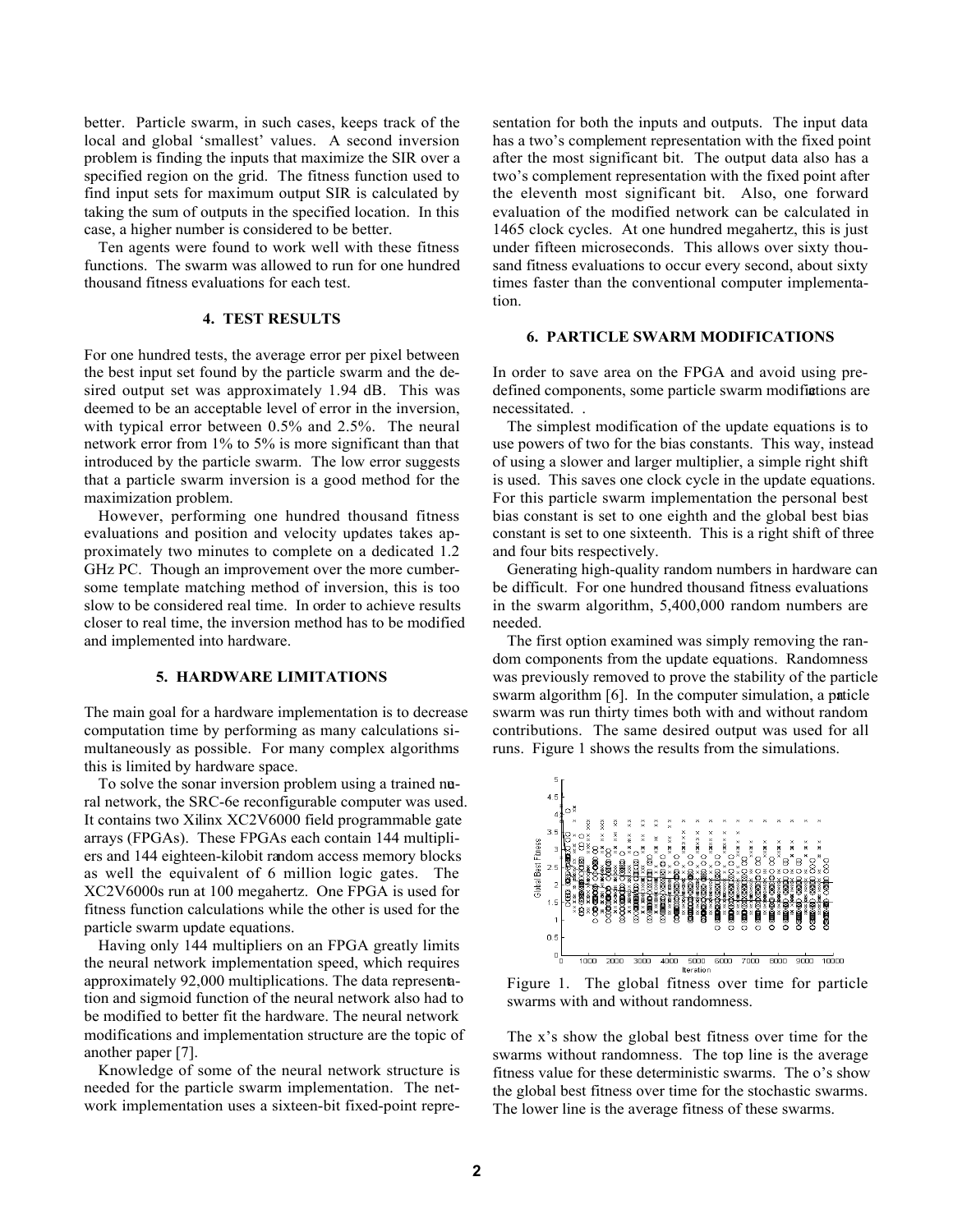The stochastic swarms out perform the deterministic swarms by about 0.5 dB per pixel on average. However, there is much overlap between the results of the two methods. Many of the deterministic swarms perform better than several of the stochastic swarms. It was decided that exploring implementation of stochastic updates in hardware would be useful, though actual implementation of stochastic updates might not be necessary.

### 7. RANDOMNESS

The particle swarm was implemented in hardware using three different methods, one deterministic, and two containing different implementations of random number generators.

The two methods of generating pseudorandom numbers used were a linear feedback shift register (LFSR) and a simple squaring technique. The LFSR is typically used for generating data to test digital logic. It is made of XOR gates and a shift register. For the squaring technique, a simple equation is implemented where the fractional portion of a square is used as the random value. The equation is

$$
R[k+1] = dec[(C + R[k])^{2}]
$$

where *C* is a constant greater than one with a random fractional portion. For this implementation, the binary value of *C* is set to a 1 followed by 17 randomly selected fractional bits.

Both methods are modeled in computer simulations. Figure 2 and Figure 3 show comparisons between these methods and a computer generated random variable. From the figures, the LFSR has a histogram more similar to a uniform random variable, while the squared fractional implementation is closer in frequency spectrum.

In the hardware implementation, the average pixel error for the deterministic swarm over one hundred trials is 2.36dB. The particle swarm with a LFSR generating random numbers has an average pixel error of 2.35dB. The particle swarm using the squared fractional implementation had an average pixel error of 2.37dB.

When searching for known achievable sets, all three implementations produce approximately the same level of output error. Due to its simplicity, this makes the deterministic method most desirable. The deterministic method introduces a small amount of randomness due to truncation caused by the fixed-point calculations.

#### 8. RESULTS

None of the hardware implementations are as accurate as the conventional computer average error of 1.94 dB per pixel. In order to account for this increase, note that the hardware implementation uses fixed-point math, while the conventional computer uses floating-point math. An



Figure 2. A comparison between the LFSR randomness implementation and a uniform random variable.



Figure 3. A comparison between the squared fractional randomness implementation and a uniform random variable.

analysis was performed to determine the components of the error in the hardware implementation. The error component from the deterministic hardware implementation of the swarm calculation was 1.81dB, which is actually better than the conventional swarm. The error component resulting from the hardware implementation of the neural network was 1.42dB. These two components combined in an RMS manner to produce an overall error of 2.30dB which agrees with the experimental results.

The average pixel error between the computer network outputs and the acoustic model outputs it mimics is 4.58dB. With this level of error already in the system, the RMS error added by the network and particle swarm translation to hardware is less than 0.22dB, which is insignificant.